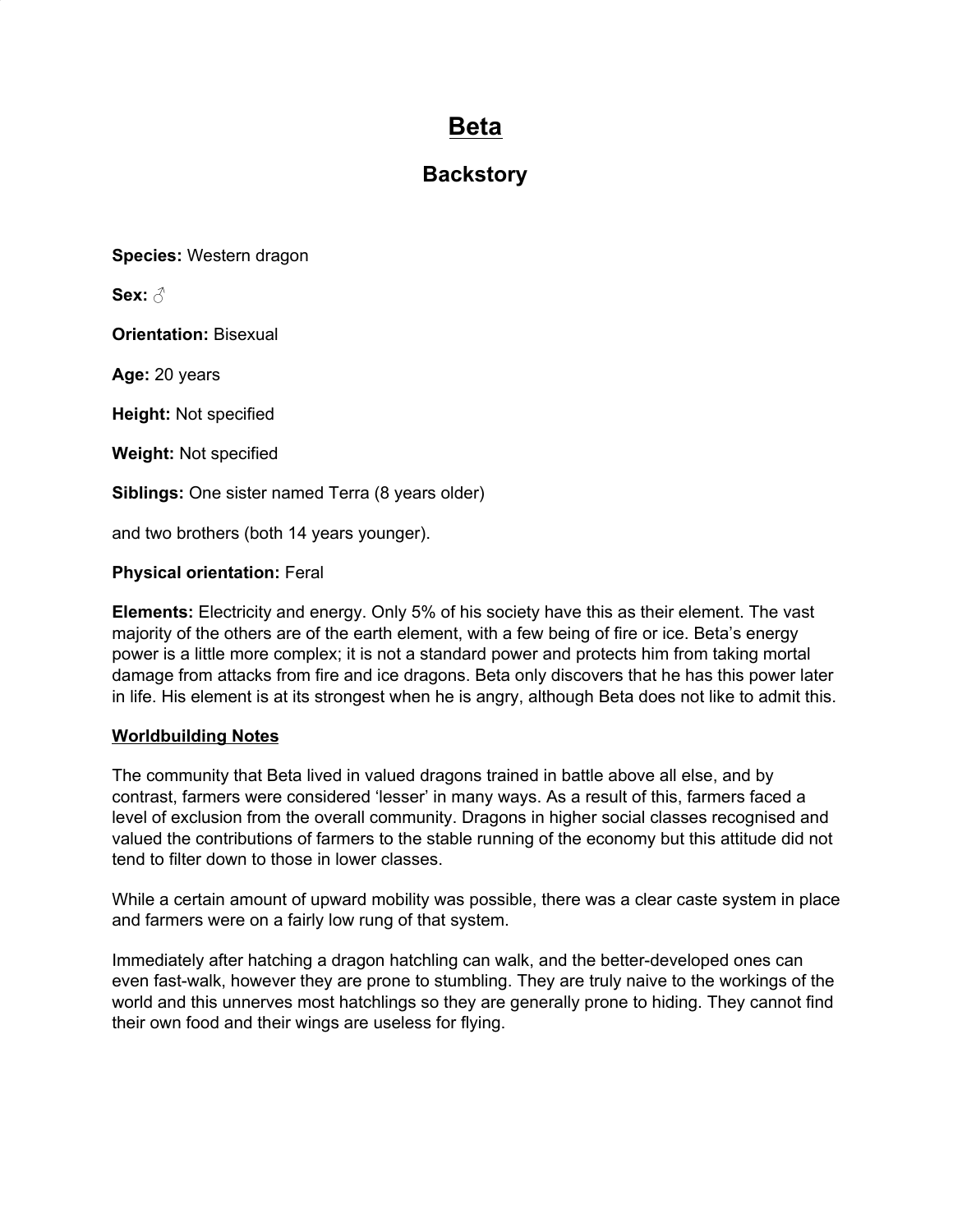Beta is a fan character from the *Spyro Trilogy* universe, however he has enough of his own lore to be able to exist independently. **[I usually put a summary of your character here. I normally finalise it after everything below is completed, checked, and confirmed to be correct by you.]**

## **Trust & Confidence**

#### *(newborn)*

Beta was born to a set of parents who lived in the outskirts of a city as farmers. Beta's family were resigned to their lowly caste and felt satisfied enough with their place in society, although they were not a happy family.

Beta's parents had been too busy to be present for the hatching of their first dragonlet, Terra (Beta's sister), and she had become aggressive by nature, so they had decided to make sure that one of them would be around for when Beta hatched. Terra had developed a great deal of independence along with her aggression, and this made her a poor fit within the farming community. Beta's parents were eager to avoid letting this happen with their second hatchling.

His mother's decision to make sure she was around for Beta's hatching came from a sense of guilt over her daughter's development, so she made up for this by being especially attentive to Beta himself in infanthood to make sure he never felt abandoned.

Terra was also present when he hatched. For her part, she was surprised by how jealous she felt when Beta came along. Although she was proud of her independence, as an 8 year old she was not truly independent and needed to feel supported by, and important to, her parents. Seeing them parent Beta differently to how they had parented her left her feeling resentful.

Beta's mother was the one to name him, and she chose the name 'Beta' as a literal acknowledgement of the fact that he was her second child. She was not a very creative dragon.

#### **Freedom & Self-Determination**

#### *(toddlerhood)*

Beta's mother continued to dote on him, to ensure that he would never feel abandoned. She certainly achieved her objective, however it had the opposite effect to that of his sister: he was rather over-cared for, to the point that he felt that he couldn't leave her to explore their home.

Despite this, Beta had an unpleasant experience during his toddlerhood. He was a very active toddler and sometimes sought out Terra as a playmate. Being older than him she didn't always want to play and although she loved him, she was unused to dealing with a tiny hatchling and sometimes underestimated her own strength. On one occasion she was trying to sleep and Beta snuggled up to her uninvited. She pushed him away but used her claws. While Beta was not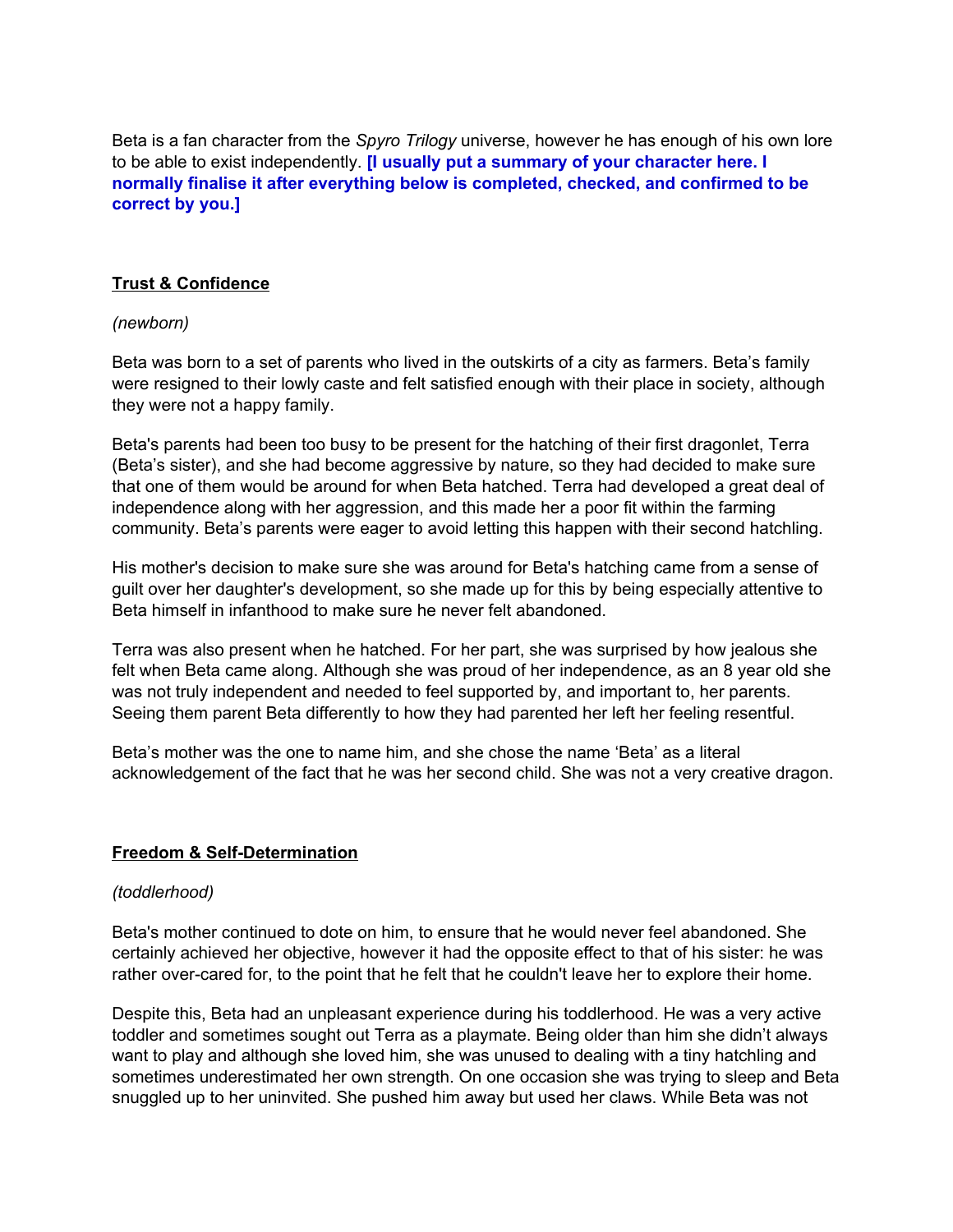seriously hurt it was quite a shock for him to be rejected so harshly, and the sense that he should be wary of others stuck with him for many years after.

This left Beta with a potent sense of self-doubt. He didn't yet have all of the life experience or psychological capability to assess Terra's moods; all he did have was the choice to either approach, or not approach, without knowing why he would be welcomed, snuggled up to, or played with at some times and rebuffed angrily at others. It seemed too risky to try and work it out so he became cautious and remained distant - and confused by the puzzle that felt too dangerous to solve.

As a side effect of being so full of self-doubt he also didn't like to be the centre of attention.

Beta's father was unable to be particularly present during these youngest few years of Beta's life, as the farm still needed to be tended and Beta's mother insisted on being as present as she could, to make sure that he didn't feel the need to become independent quite so early and in quite the extreme way that Terra had.

As a family they didn't have much, so anything that belonged to Beta, or that he found and assumed to be there for the taking, he would claim for himself. Having material possessions of his own felt like a big deal, and if he was asked to give it up he would make a fuss but would ultimately relent.

## **Ambition**

#### *(young childhood)*

Beta got many conflicting messages from his family and wider society that made this stage of his psychological development difficult. Ordinarily, a dragon in this life stage would begin to think about what he wanted from (and to be in) the world, to begin to act it out in play or to ask questions about it, and to begin to learn what kind of potential was possible for a dragon like him.

Being a farmer's son meant that his family saw him (as part of their family) as lowly. They were used to their place in society and discouraged him from being too hopeful of being anything more. Beta found himself inclined to accept this line of thinking.

Dragons as an overall species however, were prone to pride, and liked to see heroes arise from within their ranks. The cultural story of dragons was that a dragon could achieve anything if he or she set their mind to it and had the will and determination (and that small size or lowly provenance were nothing to worry about. It was all about the will to achieve). This was a seductive message to Beta, especially because the powerful message of 'believe in thyself, for we believe in you!' felt like a much-needed antidote to the self-doubt he had learned as a toddler.

As a result Beta liked to try new things, but his doubts would often overwhelm him and he would seek reassurance before committing to anything. Overall, he was a pretty submissive individual and happily did as he was told, when he was given instructions.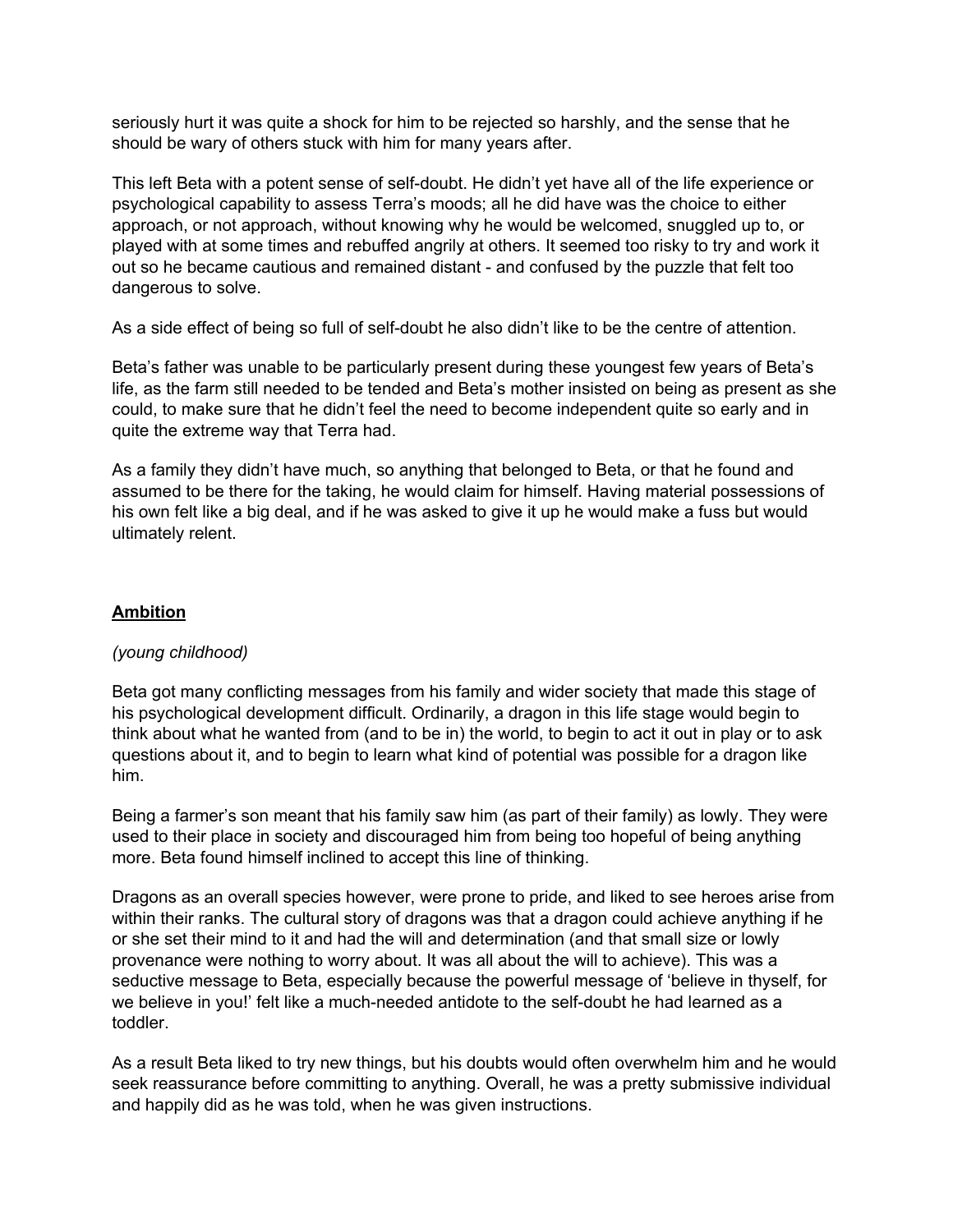With all resources (whether it was food, time, or anything else) so finite, there was little space for anybody in the family to be emotionally needy. As a result, Beta learned that he would have to keep his emotions to himself. This was as true for happy emotions as it was for unhappy ones.

#### **Productivity**

#### *(older childhood)*

As Beta got big and strong enough to help out on the farm he began to do just that. He was still naturally very active and farming work certainly offered him many opportunities to be active. However, he felt stifled and restless to achieve something more substantial with his life than the simple sewing, growing, and harvesting of food. He wanted to escape the situation, but at the same time he found the outside world overwhelming.

As a result, he helped out on the farm but disliked the work itself. He found the completion of various tasks satisfying - they gave him a much-needed sense of accomplishment - but for as long as he stayed at the farm, those accomplishments felt somewhat hollow and only marked to further entrench his place as a lowly farmer. He found that deeply frustrating.

With his sense of self-doubt, which by now was deeply entrenched, he also disliked the idea of being a leader, and preferred instead to be a team-player.

With everyone expected to pitch in at the farm, everything was everyone's responsibility, and this in itself proved uncomfortable for Beta. Although tasks were often allocated to one or two particular dragons in the family, the family culture was that if one dragon saw that a task needed to be done, he or she should do it. Sometimes this led to a situation where Beta would become aware that a task needed to be done, but felt unwilling to do it himself as he hadn't specifically been asked to do it. Later, if the undone task came to light (especially if it came to light too late to solve it, or to solve it quickly and easily) he could get into trouble for not seeing to it on his own initiative. He did not develop greater initiative as a result of this, only became more withdrawn.

Whenever he looked outwards at higher-caste or more socially mobile dragons, he saw that they had a choice. The prospect of choice stuck with him and he thought about that a lot, especially during those times when he felt the most stuck. And yet, he continued to experience the same conundrum: stay in the safety of his family and community, or take the risk and strike out into the unknown? Of course, he was still only a child so striking out was still not a practical choice, but that didn't stop him daydreaming about the possibilities.

In addition to helping out on the farm, Beta also started attending school. By this point he had developed a deeply introverted personality and found the demands of being around so many other dragons stressful. On the other hand, listening to his educators talk was far more pleasant to him. He was not in the spotlight during these times, and getting an education helped him to feel as if he could become more than just a farmer. He also enjoyed solitary work.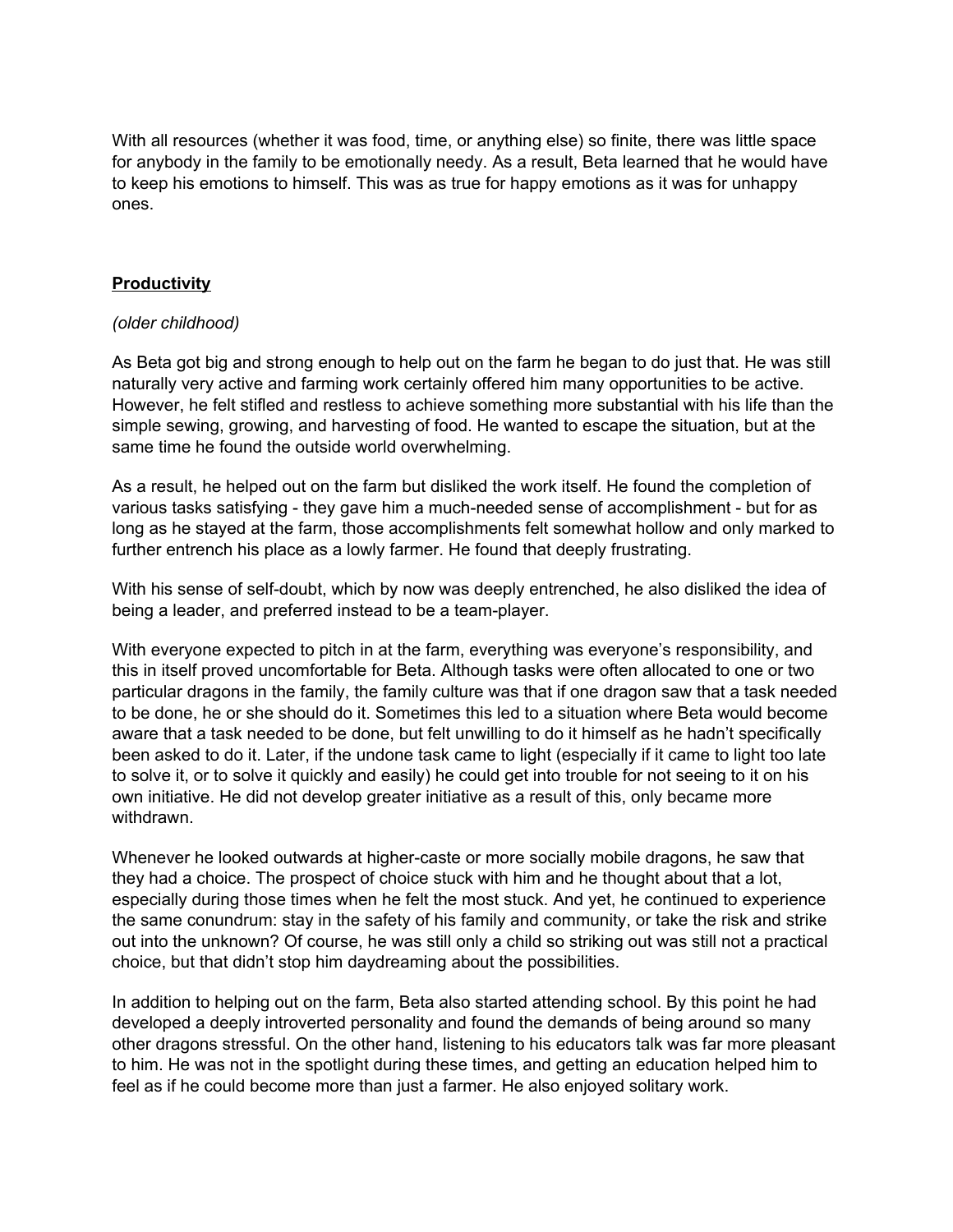While Beta didn't particularly enjoy teamwork, he was happy to contribute so long as he was left to his own devices. One of the difficulties he experienced with teamwork was that he believed that his contributions weren't as good as those of the rest of the team; that was his self-doubt at play again. He also secretly believed that the other dragons were treated better than he was.

His home life worsened as he learned more at school. School broadened his horizons and made his farm life, even his family, seem all the more restrictive. He began to feel as if his family actively wanted to hold him back, so he started to close off his mind to what they wanted from him, or what they thought about various subjects.

#### **Child to Adult Transition**

#### *(adolescence)*

Beta became an adolescent and as he did, he felt more and more frustrated by the lack of opportunities offered to him by a farming life. His family noticed this frustration in him and did their best to talk him into accepting his place as a farmer. After all, they always needed more help with the farm and having him around helped. There was nothing malevolent or spiteful in this; they simply saw him as one of their clan and needed him to pull his weight.

Similarly, his attitude at school turned his fears of being underappreciated and ignored into a self-fulfilling prophecy: the more talented of his co-students did indeed begin to avoid him as they intuited (or indeed, heard him state outright) that he felt disadvantaged. It should be said however, that his tutors treated him as well as they did any good student. His parents didn't pay much attention to his progress in school and continued to assume that he would grow up to be a farmer.

However, one day something happened to change Beta's stalemate. During his adolescent years Beta made a high-caste friend. He had become very prone to isolating himself by this point, unwilling to risk the derision of higher-class dragons, so this may not have happened if the dragon, whose name was Copper, hadn't noticed Beta's element.

They met like this: one day Beta was struggling with a particular set of homework that he had been set at school. He became more and more frustrated that eventually he got angry and involuntarily caused a small bolt of lightning to come down from the sky and strike the ground close to him. It created a very loud crack of thunder. This was the first time he had ever done such a thing.

Copper did not go to the same school as Beta, but he happened to be close by, by chance. He saw that it was Beta who had summoned the lightning and remarked on how cool and unique Beta's element was.

Nobody had ever commented to Beta on his uniqueness before and he felt flattered (although he didn't like to admit it). However, Copper followed this up by inviting him to visit his home to get to know him better and this was such an 'out of the blue' invitation that Beta accepted. For his own part, the first thing Beta noticed about Copper was a high quality gold necklace around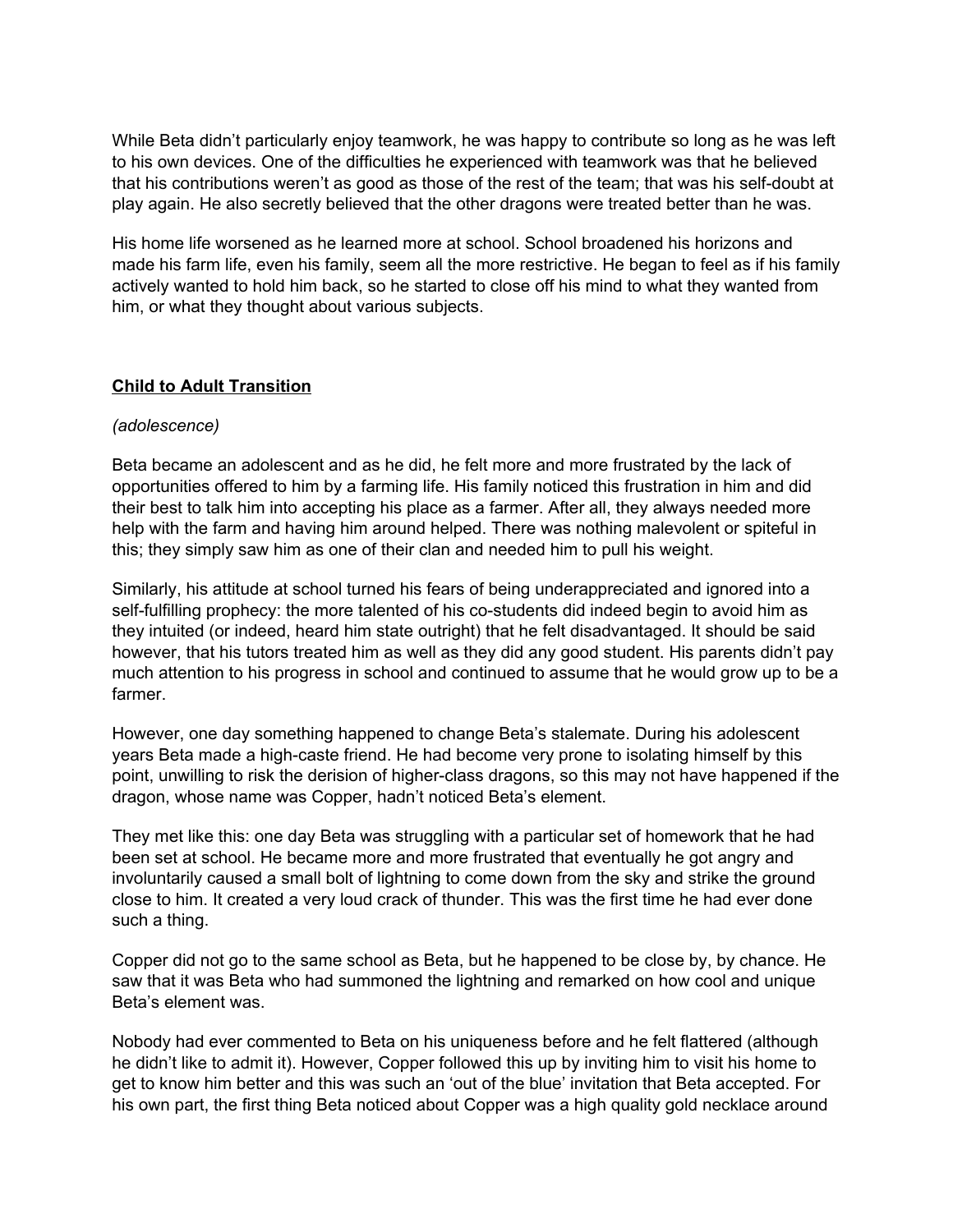his neck, and that clued Beta in to the fact that Copper was a high-caste dragon. Usually Beta expected to be looked down upon by such dragons, especially if they saw him as different (and he had just shown to Copper that he was different by demonstrating his unusual power), but Copper's inviting attitude gave Beta a reason to begin to re-think his place in society.

When Beta was 14 he attended a field trip to an area prone to earthquakes. One occurred during the trip and he used it to separate himself from the rest of the party. He neglected to leave any kind of message in his hurry to make use of this unique opportunity for a fresh start. Beta had alluded to Copper and a couple of close friends that he had thought about running away. However none of them had thought that he would actually do it, so when Beta disappeared after the earthquake they assumed that he had died. No body or blood was found and this was enough for Beta to be presumed dead.

Like many younger teenagers he was going through a stage of neurological development that made him less cautious, more willing to take risks, and this was a large factor in his deciding to leave in such a wholesale, hasty fashion.

Beta's parents were devastated by the news. For Terra's part, when she heard the news of her younger brother's disappearance (or very possible death) she denied it vehemently. Although her relationship with him hadn't been warm, she had felt a sense of connection to him in the way that many siblings do, and had known that he had looked up to her as a role model.

As stated before, his mother was devastated and felt that she had failed both of her children. Very soon after this she laid two more eggs and nurtured them to ensure that they hatched. When they did, she decided to give them more freedom than she had with Terra and Beta, to allow them to grow and develop in their own way. This was her way of trying to ensure that they would be happy and not have the same problems that her first two children had had.

Beta travelled to the north. The first part of his journey was through volcanic, rocky land. He began to hallucinate sights and voices, and this prompted him to try to turn back and return to civilization. However, whenever he tried to do this he would find himself facing north again, so in the end, unsure of what else to do, he gave up trying to return and kept heading north.

He travelled deep into a place that most other dragons avoided. Although he sensed that this was true, he didn't know why. With dragons being generally xenophobic no dragon who had the vision to travel far had told him of this places' dangers. Eventually the force that had been forever turning him north revealed itself as Malefor, a disembodied dragon.

Malefor had noticed Beta and recognised his potential for being manipulated and for becoming Malefor's ally. When he introduced himself to Beta, he requested of him that he continue to venture through the volcanic dead zone and further north. Beta did so. Beyond the volcanos the climate became cold very fast.

Within this harsh, cold land he found a small city. At Malefor's request he passed that too, to the edge of the ocean. There, he found a cave, which he entered. The cave led to a stronghold long-forgotten by dragons, and that is where Beta stopped travelling.

He remained there for 6 years, until he reached the age of 19 or 20.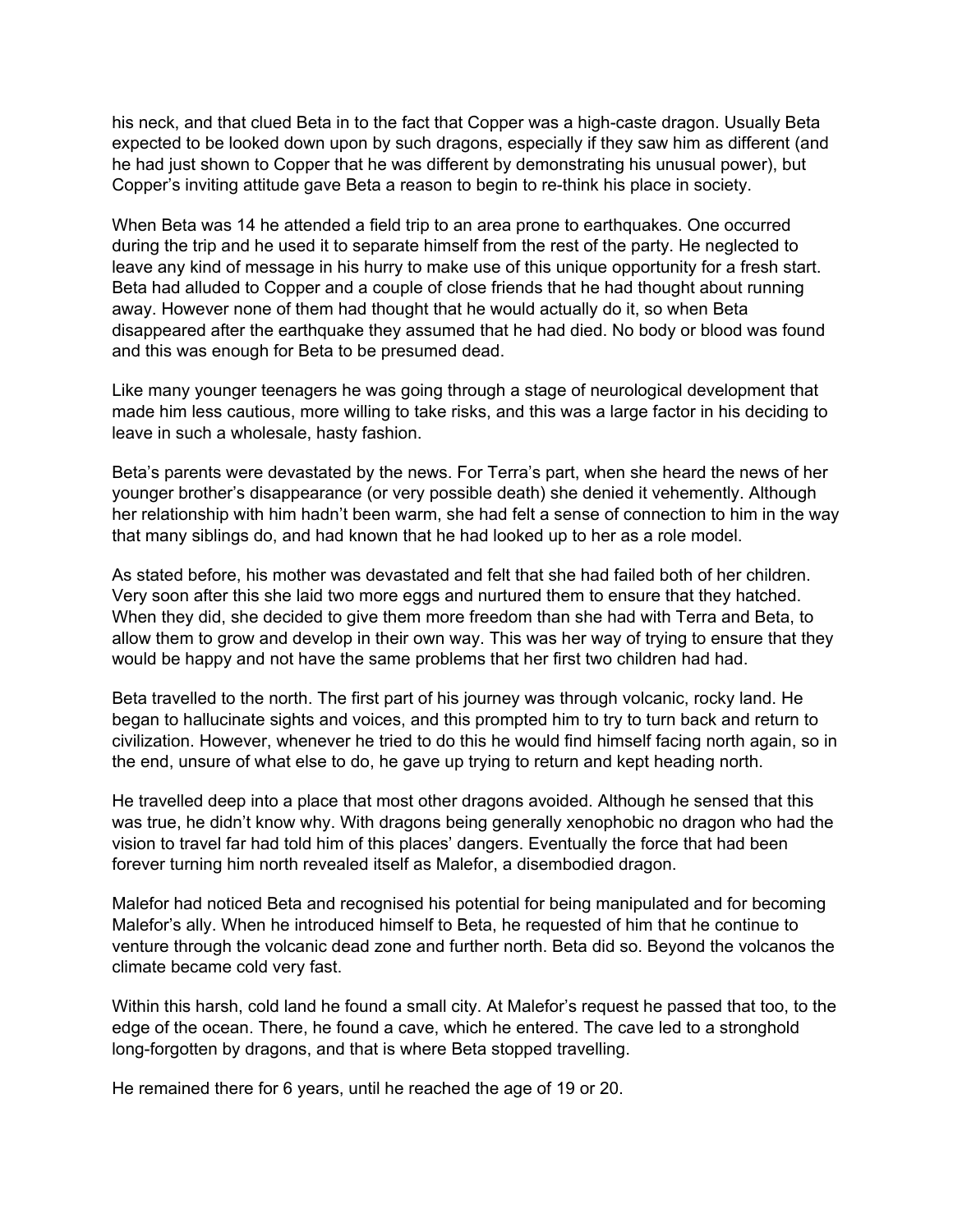Beta spent this time in service to Malefor. Malefor gave him tasks, which kept Beta active (which he had always liked), and either reward him, give him the opportunity to collect a physical item, or allow him to improve himself. For a long time Beta was satisfied with this and didn't pay attention to the greater scheme of what Malefor was directing him to do.

#### **Closeness in Relationships**

*(young adulthood)*

He wouldn't return home until after an incident occurred with him and Malefor, I can explain in detail if you want, it's kinda long lol **[Yes please!]**

As for copper, I'm not 100% sure if they will ever meet again but I would be open to it.

## **Passing on Responsibilities**

*(older adulthood)*

## **[Will come to this when I know more about his earlier life.]**

#### **End of Life**

*(old age)*

#### **[Will come to this when I know more about his earlier life.]**

#### **Credits**